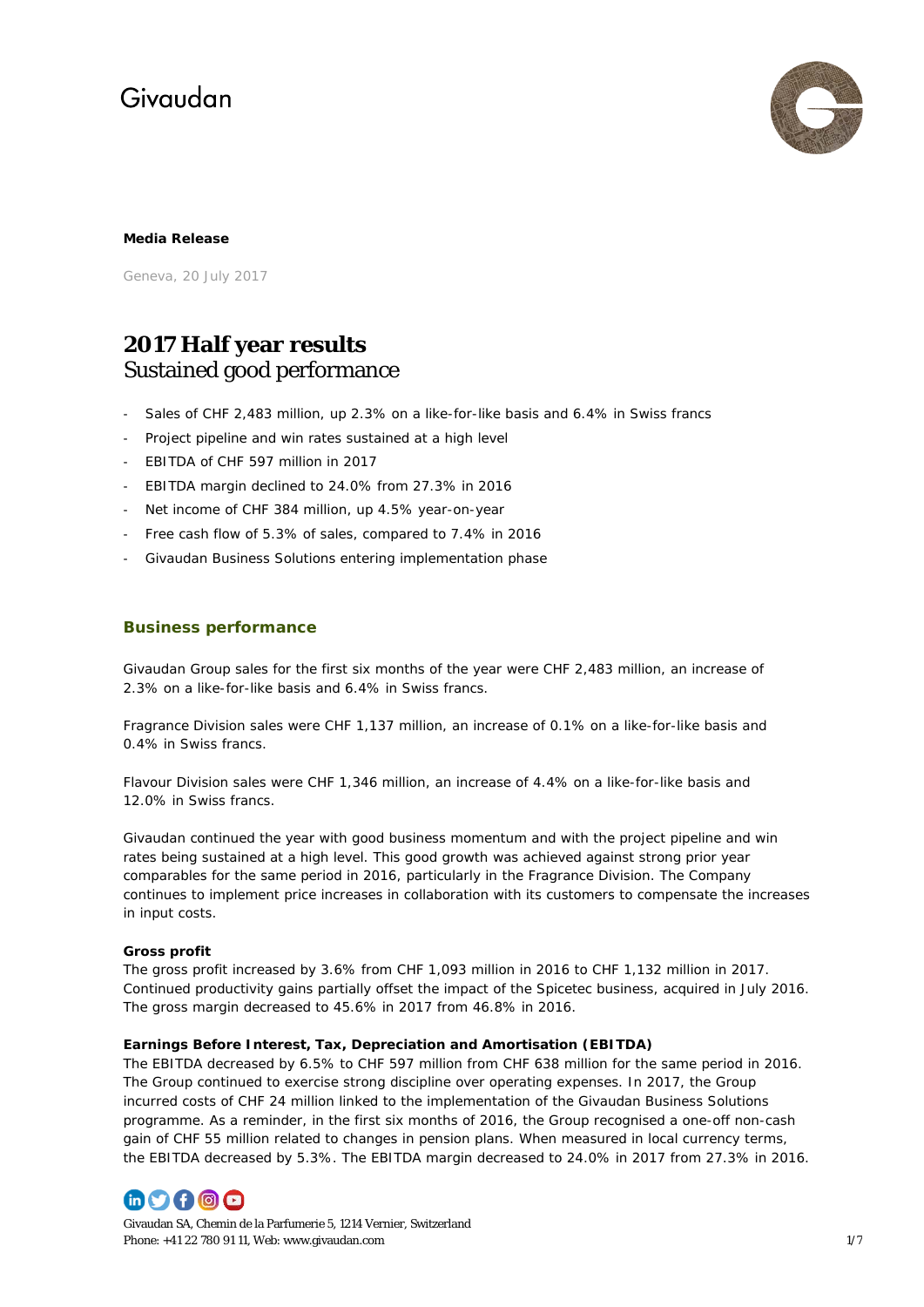

Geneva, 20 July 2017

### **Operating income**

The operating income decreased by 2.3% to CHF 489 million from CHF 500 million for the same period in 2016. When measured in local currency terms, the operating income decreased by 0.9%. The operating margin decreased to 19.7% in 2017 from 21.4% in 2016.

#### **Financial performance**

Financing costs were CHF 21 million in the first half of 2017, versus CHF 27 million for the same period in 2016, with lower interest rates compensating for the increase in net debt in the Group. Other financial expense, net of income, was CHF 17 million in 2017 versus CHF 18 million in 2016.

The interim period income tax expense as a percentage of income before taxes was 15% in 2017, compared with 19% in 2016 for the same period.

#### **Net income**

The net income for the first six months of 2017 was CHF 384 million compared to CHF 368 million in 2016, an increase of 4.5%. This results in a net profit margin of 15.5% versus 15.7% in 2016. Basic earnings per share were CHF 41.70 versus CHF 40.00 for the same period in 2016.

### **Cash flow**

Givaudan delivered an operating cash flow of CHF 269 million for the first six months of 2017 compared to CHF 237 million in 2016.

Working capital was relatively stable at 27.4% of sales compared to 26.9% in 2016.

Total net investments in property, plant and equipment were CHF 96 million, compared to CHF 33 million incurred in 2016, largely driven by the timing of expenditure on two large capital projects in Switzerland and in India. Intangible asset additions were CHF 27 million in 2017, compared to CHF 12 million in 2016. Total net investments in tangible and intangible assets were 5.0% of sales, compared to 1.9% in 2016.

Operating cash flow after net investments was CHF 146 million, versus the CHF 192 million recorded in 2016. Free cash flow, defined as operating cash flow after investments and interest paid, was CHF 132 million in the first half of 2017, versus CHF 174 million for the comparable period in 2016. As a percentage of sales, free cash flow in the first six months of 2017 was 5.3%, compared to 7.4% in 2016.

### **Financial position**

Givaudan's financial position remained strong at the end of June 2017. Net debt at June 2017 was CHF 1,429 million, up from CHF 930 million at December 2016. The leverage ratio was 28% compared to 19% at the end of 2016. The main reasons for the increase in the leverage ratio are associated with the recent acquisitions which have been made by the Group, the timing of capital expenditure on major investment projects and the payment of the CHF 515 million dividend in the first quarter of 2017.

During the first six months of 2017 the Group refinanced the Group revolving credit facility for an amount of CHF 750 million, one year in advance of the maturity date of the previous facility.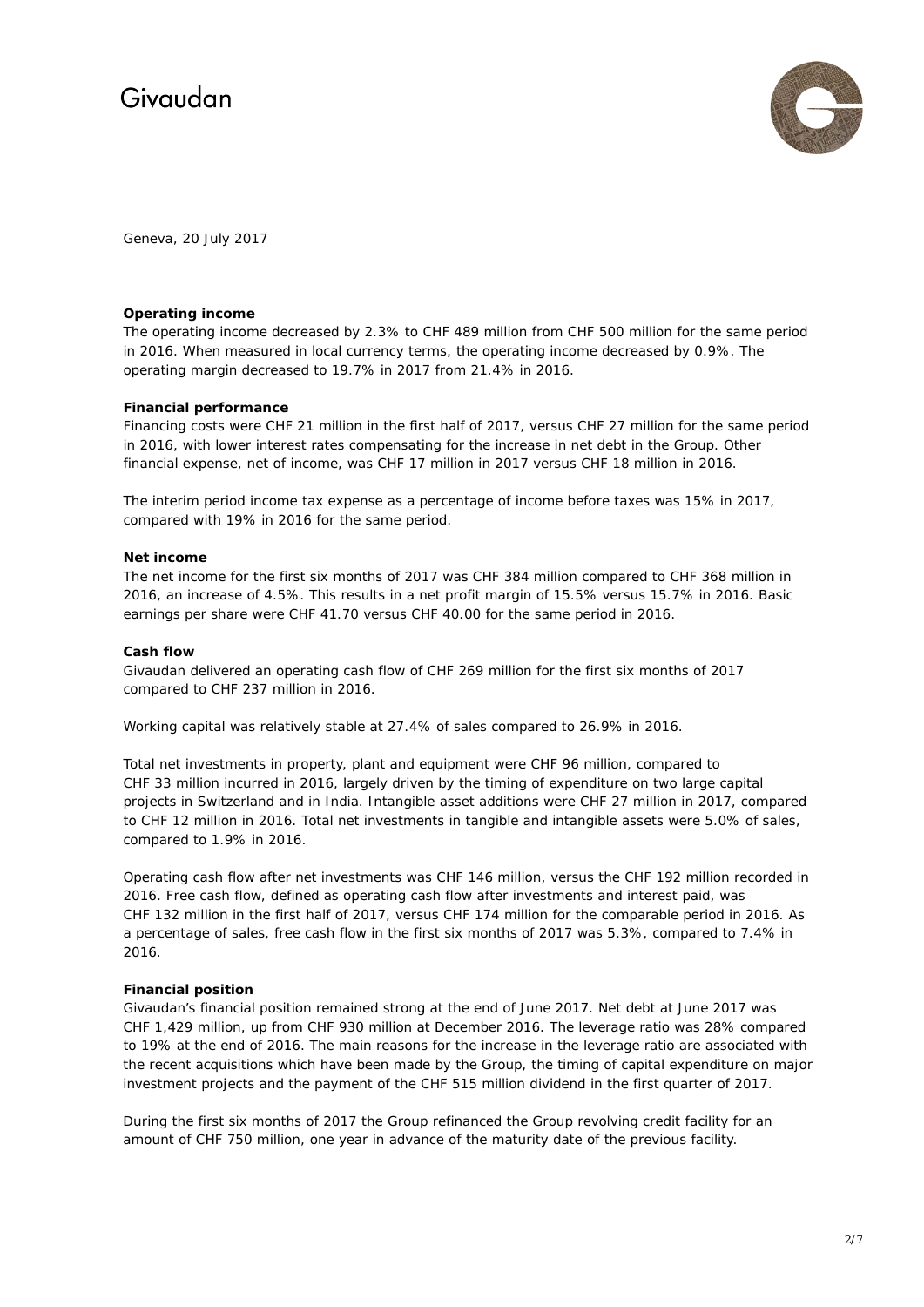

Geneva, 20 July 2017

## **Givaudan Business Solutions**

As announced in July 2016, and in line with the 2020 strategy, the Group is now entering the implementation phase of Givaudan Business Solutions (GBS), a global organisational unit providing best in-class internal processes and services.

GBS will increase internal efficiencies and leverage best practices from across the organisation, enabling the Group to 'deliver with excellence'.

The Group will make an investment of CHF 170 million until mid-2020, in order to transition to the GBS organisational structure and way of working. The investment will generate annual recurring savings of CHF 60 million once fully implemented and will allow Givaudan to continue investing in growth and innovation.

## **2020 guidance: Responsible growth. Shared success.**

The Company's 2020 ambition is to create further value through profitable, responsible growth. Capitalising on the success of the 2011-2015 strategy, Givaudan's 2020 ambition is built on the three strategic pillars of 'growing with our customers', 'delivering with excellence', and 'partnering for shared success'.

Ambitious financial targets are a fundamental part of Givaudan's strategy. We aim to outpace the market with 4-5% sales growth and a free cash flow of 12-17% of sales, both measured as an average over the five-year period of our strategy cycle. It is Givaudan's intention to maintain its current dividend practice as part of this ambition.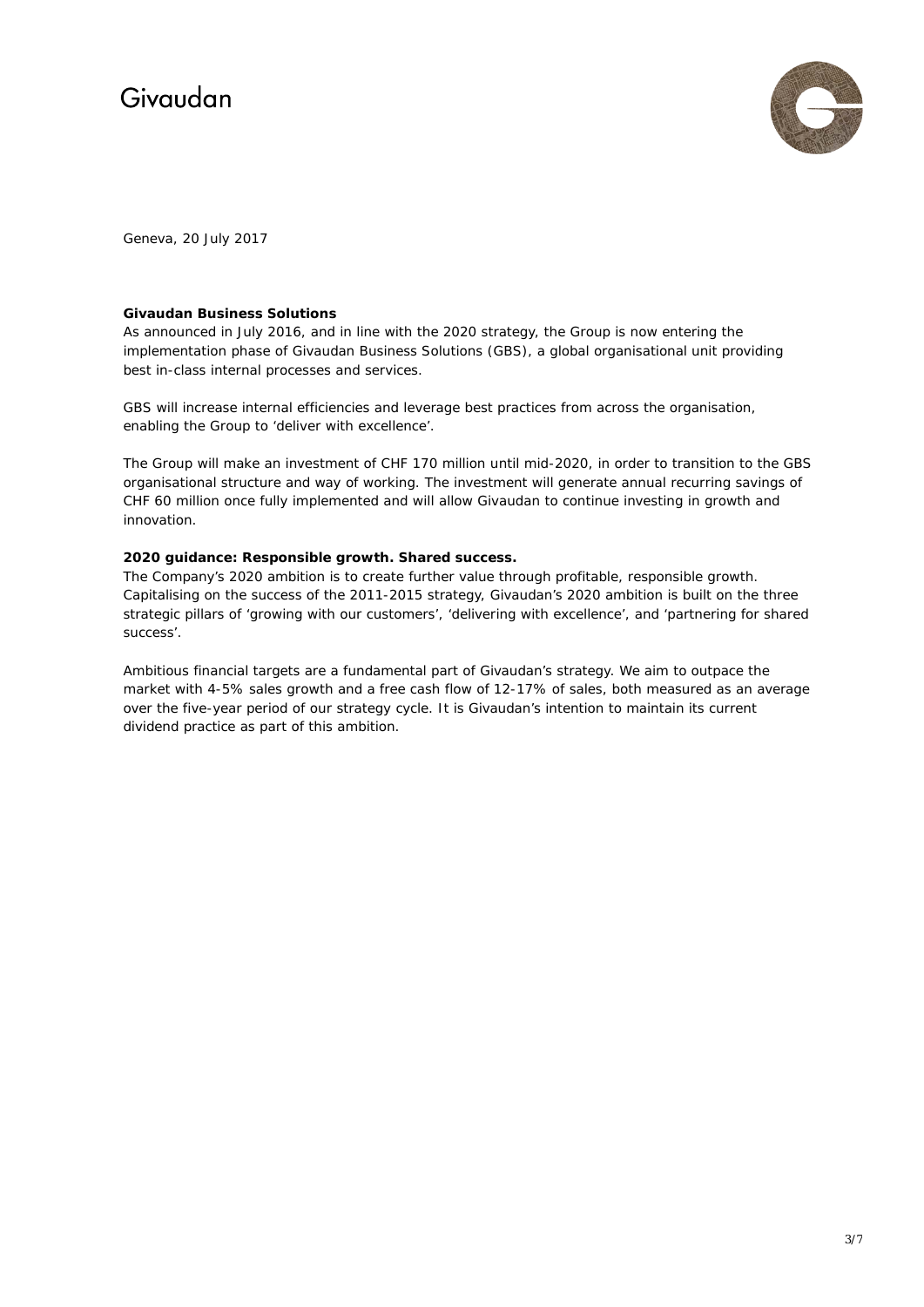

Geneva, 20 July 2017

## **Key figures**

**For the six months ended 30 June, in millions of Swiss francs** except per share data

|                                                       | 2017            | 2016                |  |  |  |
|-------------------------------------------------------|-----------------|---------------------|--|--|--|
| <b>Group sales</b>                                    | 2,483           | 2,334               |  |  |  |
| Fragrance sales                                       | 1,137           | 1,132               |  |  |  |
| Flavour sales                                         | 1,346           | 1,202               |  |  |  |
| <b>Gross profit</b>                                   | 1,132           | 1,093               |  |  |  |
| as % of sales                                         | 45.6%           | 46.8%               |  |  |  |
| EBITDA <sup>a</sup>                                   | 597<br>638      |                     |  |  |  |
| as % of sales                                         | 24.0%           | 27.3%               |  |  |  |
| <b>Operating income</b>                               | 489             | 500                 |  |  |  |
| as % of sales                                         | 19.7%           | 21.4%               |  |  |  |
| Income attributable to equity holders of the parent   | 384             | 368                 |  |  |  |
| as % of sales                                         | 15.5%           | 15.7%               |  |  |  |
| Earnings per share - basic (CHF)                      | 41.70           | 40.00               |  |  |  |
| Earnings per share - diluted (CHF)                    | 41.37           | 39.62               |  |  |  |
| Operating cash flow                                   | 269             | 237                 |  |  |  |
| as % of sales                                         | 10.8%           | 10.2%               |  |  |  |
| Free cash flow                                        | 132             | 174                 |  |  |  |
| as % of sales                                         | 5.3%            | 7.4%                |  |  |  |
|                                                       |                 |                     |  |  |  |
| in millions of Swiss francs, except for employee data | 30 June<br>2017 | 31 December<br>2016 |  |  |  |
| Current assets                                        | 2.428           | 2.343               |  |  |  |

| Number of employees                 | 10,701 | 6,514<br>10,476 |  |
|-------------------------------------|--------|-----------------|--|
| <b>Total liabilities and equity</b> | 6,617  |                 |  |
| Equity                              | 3,060  | 3,293           |  |
| Non-current liabilities             | 1,916  | 2,262           |  |
| Current liabilities                 | 1,641  | 959             |  |
| <b>Total assets</b>                 | 6,617  | 6,514           |  |
| Non-current assets                  | 4,189  | 4,171           |  |
| Current assets                      | 2,428  | 2,343           |  |
|                                     |        |                 |  |

a. EBITDA: Earnings Before Interest (and other financial income (expense), net), Tax, Depreciation and Amortisation. This corresponds to operating income before depreciation, amortisation and impairment of long-lived assets.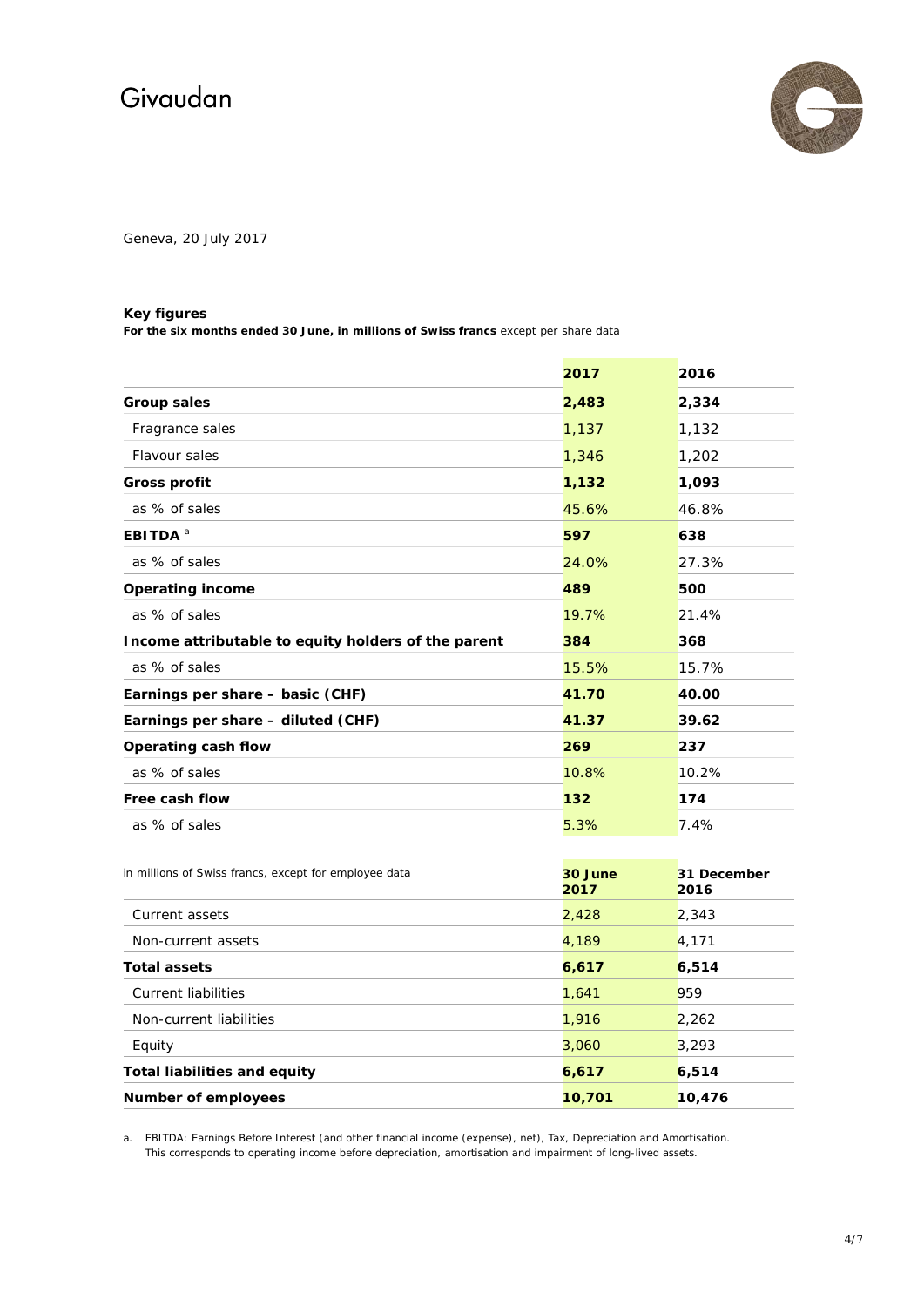

Geneva, 20 July 2017

#### **Sales performance**

For the six months ended 30 June, in millions of Swiss francs

|           | 2016         | LFL | Acquisition              | Currency | 2017<br>sales | Change % |        |
|-----------|--------------|-----|--------------------------|----------|---------------|----------|--------|
|           | <b>Sales</b> |     | impact                   |          |               | $LFL*$   | In CHF |
| Group     | 2,334        | 54  | 111                      | (16)     | 2,483         | 2.3%     | 6.4%   |
| Fragrance | 1,132        |     | $\overline{\phantom{a}}$ | 4        | 1.137         | 0.1%     | 0.4%   |
| Flavour   | 1,202        | 53  | 111                      | (20)     | 1,346         | 4.4%     | 12.0%  |

LFL = Like-for-like, which excludes the impact of currency, acquisitions and disposals

## **Fragrance Division**

Fragrance Division sales were CHF 1,137 million, an increase of 0.1% on a like-for-like basis and an increase of 0.4% in Swiss francs, compared with an increase of 9.7% and 10.7% respectively for the same period in 2016.

Total sales for Fragrance compounds (Fine Fragrances and Consumer Products combined) increased by 0.6% on a like-for-like basis, compared with 10.4% in 2016. In Swiss francs, sales of compounds increased to CHF 987 million from CHF 977 million.

Fine Fragrance sales decreased by 0.4% on a like-for-like basis against a strong prior year comparable of 11.1%.

Consumer Products sales increased by 0.8% on a like-for-like basis against a high prior year comparable of 10.2%.

Sales of Fragrance Ingredients and Active Beauty decreased by 2.7% on a like-for-like basis with Active Beauty showing good sales growth and Fragrance Ingredients showing a lower level of sales than prior year.

The EBITDA decreased to CHF 276 million in 2017 compared to CHF 351 million for the first six months of 2016. In the first six months of 2017 the division incurred costs associated with the GBS project of CHF 24 million, whilst as a reminder, the division recognised a one-off non-cash gain of CHF 55 million in the first six months of 2016, following a change in pension plans. The EBITDA margin decreased to 24.2% in 2017 from 31.0% in 2016.

The operating income decreased by 19.7% to CHF 231 million in 2017, versus CHF 287 million for the same period in 2016. The operating margin decreased to 20.3% in 2016 from 25.4% in 2016.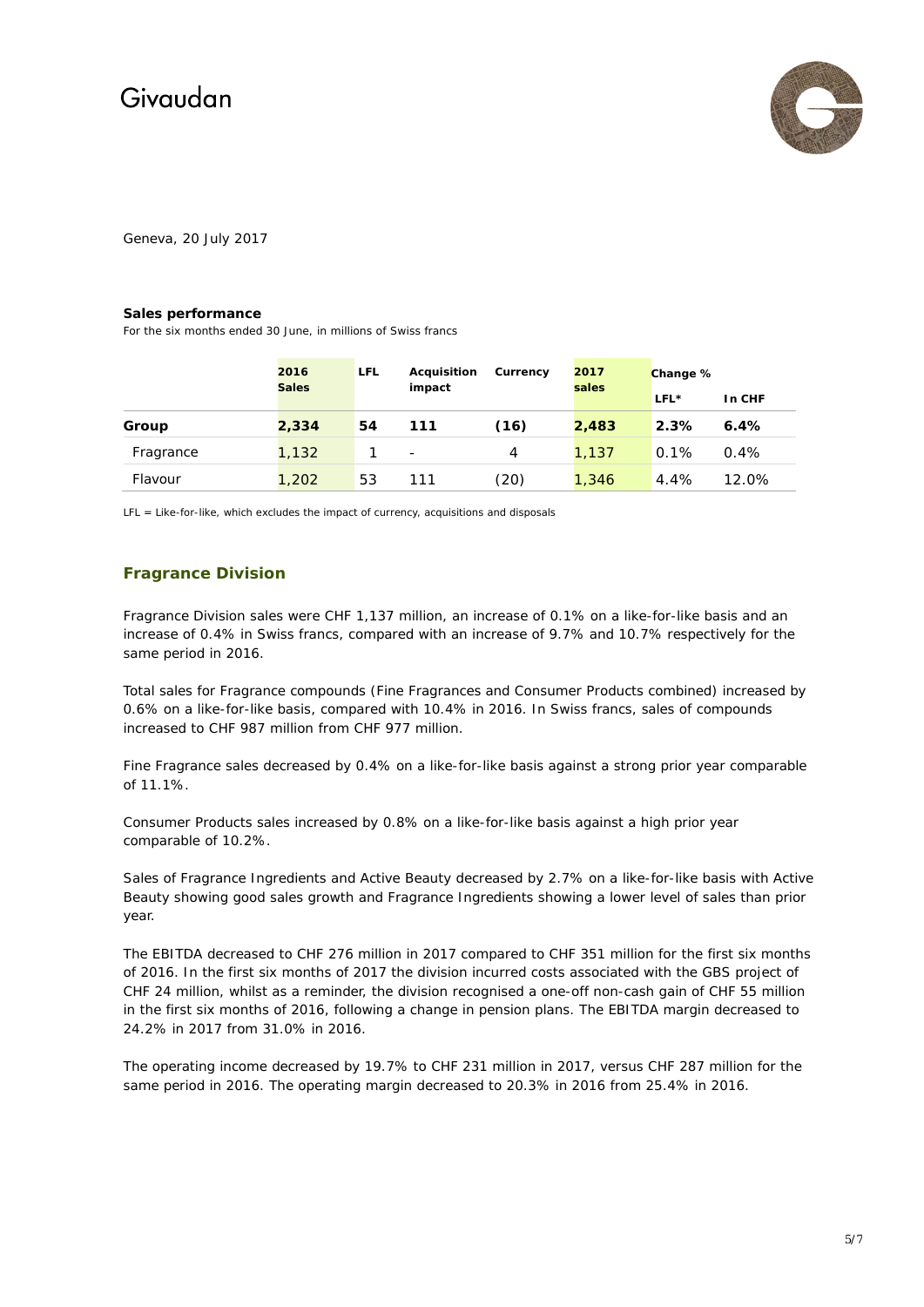

Geneva, 20 July 2017

### **Fine Fragrances**

Fine Fragrance sales decreased 0.4% on a like for like basis against strong comparable with doubledigit growth recorded last year for the same time period. Solid new business gains were offset by higher erosion in key markets.

On a regional basis, growth delivered in mature markets was offset by lower sales in high growth markets. In the mature markets, sales growth in Western Europe was favourably impacted by a strong inflow of new business and established volume gains. This growth more than offset lower sales in North America due to the particularly high comparable. In the high growth markets, a combination of new business and volume growth in Asia and the Middle East was not sufficient to compensate the lower sales in Latin America, which were negatively impacted by the economic market conditions.

At the major award ceremonies in the USA and Europe a number of Givaudan fragrances were recognised including: Tom Ford Soleil Blanc, Tom Ford Vert D'Encens, Tom Ford Vert des Bois, John Varvatos Artisan Blu and Comme Des Garcons Black Pepper. In addition, Narciso Rodriguez For Her was elected best feminine fragrance of the last 25 years at the award ceremony in France.

### **Consumer Products**

Consumer Products sales increased by 0.8% on a like-for-like basis against high prior year comparables, especially in high growth markets. All customer groups and all product segments in mature markets contributed to the growth as well as international customers in high growth markets.

Latin America increased against last year double-digit sales growth driven by strong performance of local and regional customers in all sub-regions. Sales in Asia decreased versus a double-digit prior year comparable, a decline driven by North and South East Asia, whilst the sub-region of South Asia reported double-digit growth. In Europe, Africa and Middle East, the sales increase was spread across all customer groups and main product segments. North America delivered a solid growth through all customer groups and major product segments.

On a product segment basis, sales growth was driven by strong increase in home care followed by oral care.

### **Fragrance Ingredients and Active Beauty**

Sales of Fragrance Ingredients and Active Beauty decreased by 2.7% on a like-for-like basis. Active Beauty showed good sales growth driven by local and regional customers across the main regions however this was not sufficient to offset the sales decrease in Fragrance ingredients.

## **Flavour Division**

Flavour Division sales were CHF 1,346 million during the first six months of 2017, an increase of 4.4% on a like-for-like basis and an increase of 12.0% in Swiss francs compared to 2016. Including Spicetec, acquired in July 2016 and Activ International, acquired in January 2017, the growth was 13.6% in local currency.